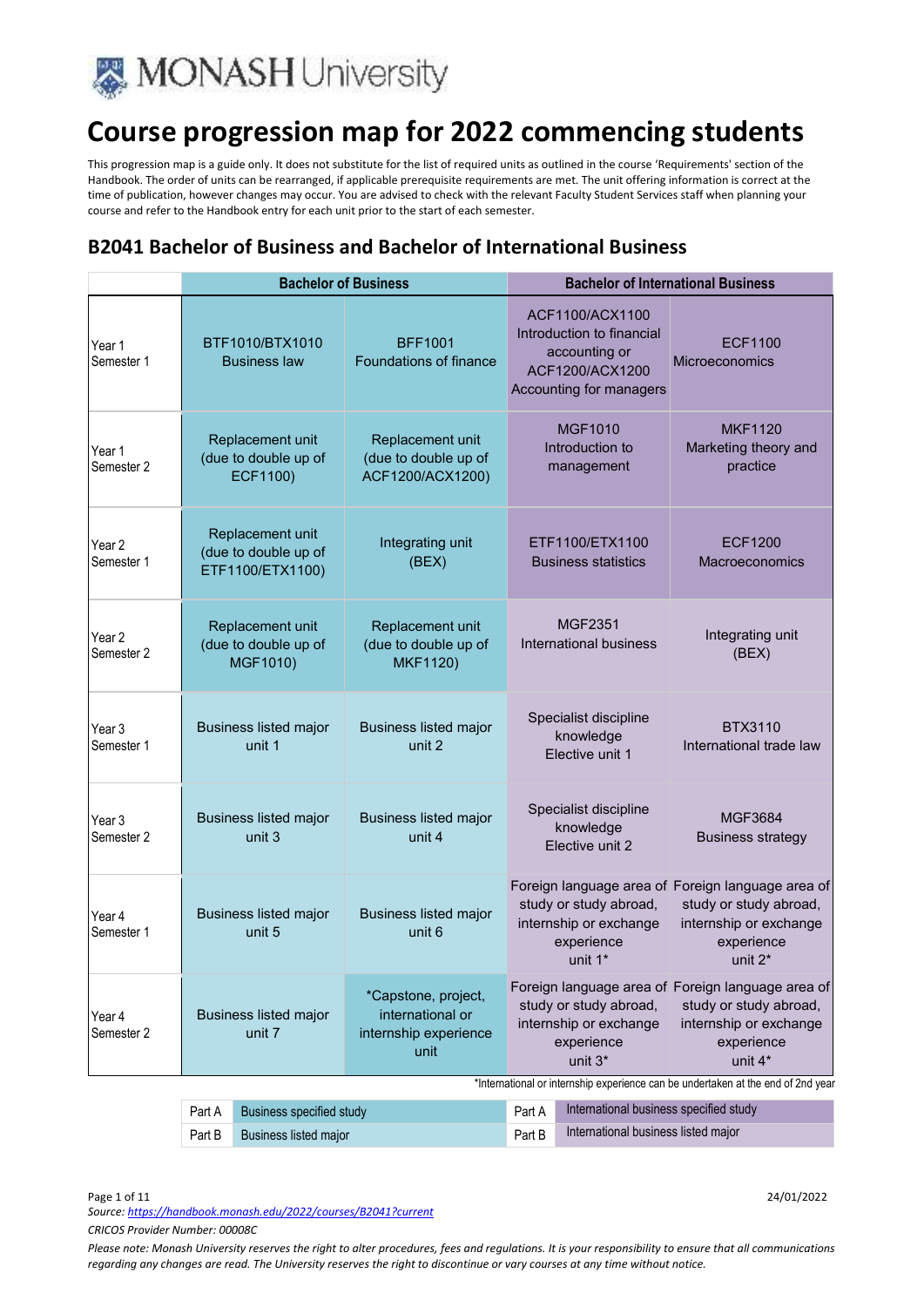

This progression map is a guide only. It does not substitute for the list of required units as outlined in the course 'Requirements' section of the Handbook. The order of units can be rearranged, if applicable prerequisite requirements are met. The unit offering information is correct at the time of publication, however changes may occur. You are advised to check with the relevant Faculty Student Services staff when planning your course and refer to the Handbook entry for each unit prior to the start of each semester.

#### *Specialisation: Accounting*

|                                 | <b>Bachelor of Business</b>                                                                                                |                                                                                              | <b>Bachelor of International business</b>                                                                                                                                                      |                                                                                                                                            |
|---------------------------------|----------------------------------------------------------------------------------------------------------------------------|----------------------------------------------------------------------------------------------|------------------------------------------------------------------------------------------------------------------------------------------------------------------------------------------------|--------------------------------------------------------------------------------------------------------------------------------------------|
| Year 1<br>Semester 1            | <b>BFF1001</b><br>Foundations of finance                                                                                   | BTF1010/BTX1010<br><b>Business law</b>                                                       | ACF1100/ACX1100<br>Introduction to financial<br>accounting or<br>ACF1200/ACX1200<br>Accounting for managers                                                                                    | <b>ECF1100</b><br>Microeconomics                                                                                                           |
| Year 1<br>Semester 2            | Faculty of Business and<br>Economics<br>Replacement unit<br>(due to double up of<br>ACF1100/ACX1100 or<br>ACF1200/ACX1200) | Faculty of Business and<br>Economics<br>Replacement unit<br>(due to double up of<br>ECF1100) | <b>MGF1010</b><br>Introduction to<br>management                                                                                                                                                | <b>MKF1120</b><br>Marketing theory and<br>practice                                                                                         |
| Year <sub>2</sub><br>Semester 1 | Faculty of Business and<br>Economics<br>Replacement unit<br>(due to double up of<br>ETF1100/ETX1100)                       | Faculty of Business and<br>Economics<br>Replacement unit<br>(due to double up of<br>MGF1010) | ETF1100/ETX1100<br><b>Business statistics</b>                                                                                                                                                  | <b>ECF1200</b><br>Macroeconomics                                                                                                           |
| Year 2<br>Semester 2            | Faculty of Business and<br>Economics<br>Replacement unit<br>(due to double up of<br><b>MKF1120)</b>                        | Free elective study unit                                                                     | <b>MGF2351</b><br><b>International business</b>                                                                                                                                                | Integrating unit 1<br>(BEX)                                                                                                                |
| Year 3<br>Semester 1            | ACF2200/ACX2200<br>Introduction to<br>management accounting                                                                | ACF2100/ACX2100<br>Financial accounting                                                      | Integrating unit 2<br>(BEX)                                                                                                                                                                    | <b>BTX3110</b><br>International trade law                                                                                                  |
| Year 3<br>Semester 2            | ACF2400/ACX2400<br>Accounting information<br>systems                                                                       | Accounting major<br>unit 1<br><b>ACF3600</b><br>Auditing and assurance*                      | Specialist discipline<br>knowledge<br>Elective unit 1                                                                                                                                          | MGF3684<br><b>Business strategy</b>                                                                                                        |
| Year 4<br>Semester 1            | ACF3200<br>Management accounting                                                                                           | ACF3100<br><b>Advanced financial</b><br>accounting                                           | study or study abroad,<br>internship or exchange<br>experience<br>unit 1*                                                                                                                      | Foreign language area of Foreign language area of<br>study or study abroad,<br>internship or exchange<br>experience<br>unit 2 <sup>*</sup> |
| Year 4<br>Semester 2            | Accounting major<br>unit 2*                                                                                                | Capstone unit<br>ACX3900<br>Global issues in<br>accounting                                   | study or study abroad,<br>internship or exchange<br>experience<br>unit 3*<br>*Pls refer to the Handbook for information regarding the units required for Professional Accounting Accreditation | Foreign language area of Foreign language area of<br>study or study abroad,<br>internship or exchange<br>experience<br>unit 4*             |

|        | <b>Part A</b> Business specified study | Part A | International business specified study |
|--------|----------------------------------------|--------|----------------------------------------|
| Part B | <b>Business listed major</b>           | Part B | International business listed major    |

Page 2 of 11 24/01/2022

*Source: https://handbook.monash.edu/2022/courses/B2041?current*

*CRICOS Provider Number: 00008C*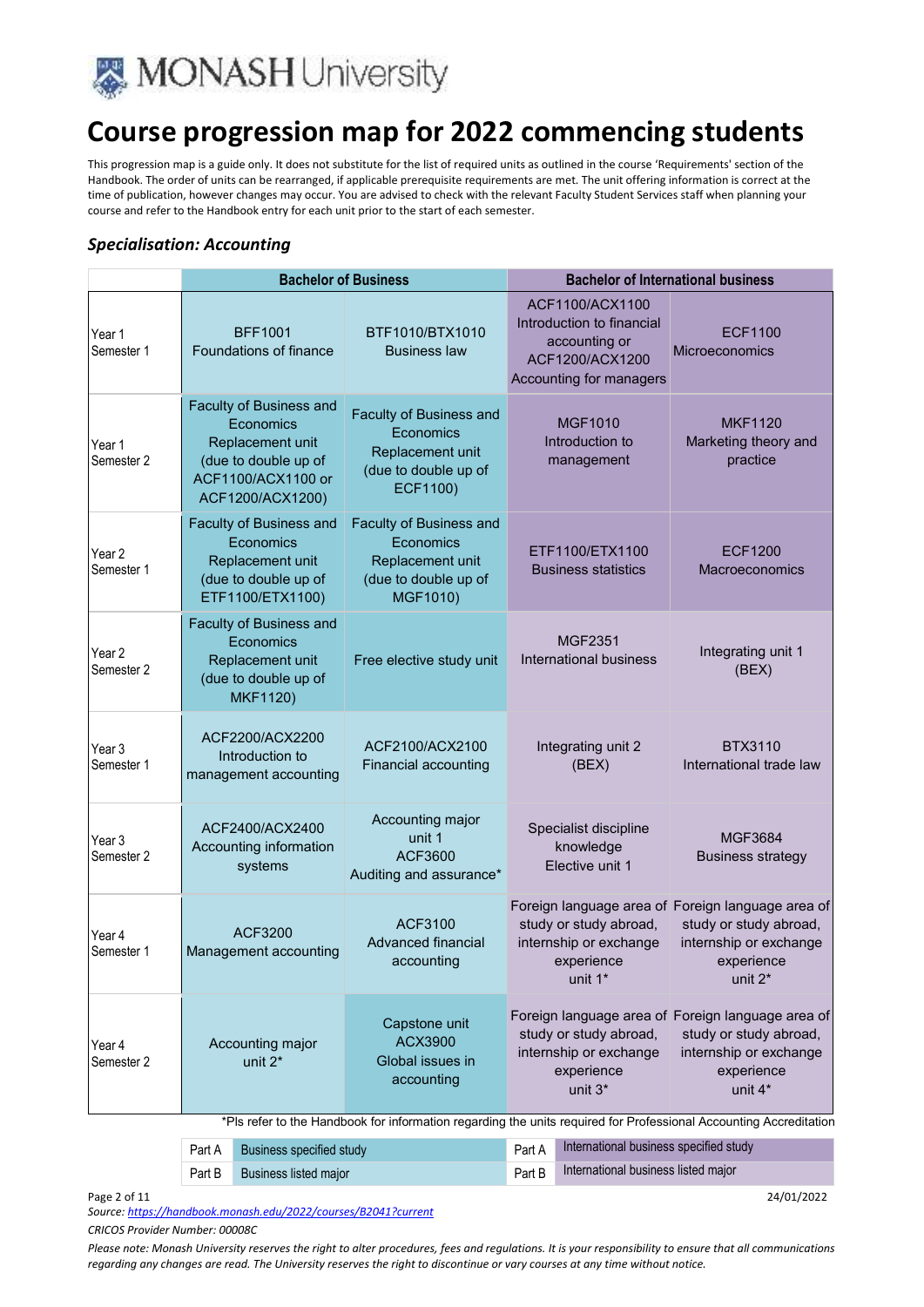

This progression map is a guide only. It does not substitute for the list of required units as outlined in the course 'Requirements' section of the Handbook. The order of units can be rearranged, if applicable prerequisite requirements are met. The unit offering information is correct at the time of publication, however changes may occur. You are advised to check with the relevant Faculty Student Services staff when planning your course and refer to the Handbook entry for each unit prior to the start of each semester.

#### *Specialisation: Banking and Finance*

|                                 | <b>Bachelor of Business</b>         |                                                                                                                            | <b>Bachelor of International Business</b>                                                    |                                                                                                                                |                                                                                                             |                                                                                  |
|---------------------------------|-------------------------------------|----------------------------------------------------------------------------------------------------------------------------|----------------------------------------------------------------------------------------------|--------------------------------------------------------------------------------------------------------------------------------|-------------------------------------------------------------------------------------------------------------|----------------------------------------------------------------------------------|
| Year 1<br>Semester 1            |                                     | BTF1010/BTX1010<br><b>Business law</b>                                                                                     | <b>BFF1001</b><br>Foundations of finance                                                     |                                                                                                                                | ACF1100/ACX1100<br>Introduction to financial<br>accounting or<br>ACF1200/ACX1200<br>Accounting for managers | <b>ECF1100</b><br>Microeconomics                                                 |
| Year 1<br>Semester 2            |                                     | Faculty of Business and<br>Economics<br>Replacement unit<br>(due to double up of<br>ACF1100/ACX1100 or<br>ACF1200/ACX1200) | Faculty of Business and<br>Economics<br>Replacement unit<br>(due to double up of<br>ECF1100) | <b>MGF1010</b><br>Introduction to<br>management                                                                                |                                                                                                             | <b>MKF1120</b><br>Marketing theory and<br>practice                               |
| Year <sub>2</sub><br>Semester 1 |                                     | Faculty of Business and<br>Economics<br>Replacement unit<br>(due to double up of<br>ETF1100/ETX1100)                       | Faculty of Business and<br>Economics<br>Replacement unit<br>(due to double up of<br>MGF1010) |                                                                                                                                | ETF1100/ETX1100<br><b>Business statistics</b>                                                               | <b>ECF1200</b><br>Macroeconomics                                                 |
| Year <sub>2</sub><br>Semester 2 |                                     | Faculty of Business and<br>Economics<br>Replacement unit<br>(due to double up of<br><b>MKF1120)</b>                        | Free elective study unit                                                                     |                                                                                                                                | <b>MGF2351</b><br>International business                                                                    | Integrating unit 1 (BEX)                                                         |
| Year 3<br>Semester 1            |                                     | BFF2140/BFX2140<br>Corporate finance 1                                                                                     | <b>BFF2401</b><br>Commercial banking and<br>finance                                          |                                                                                                                                | Integrating unit 2 (BEX)                                                                                    | <b>BTX3110</b><br>International trade law                                        |
| Year 3<br>Semester 2            |                                     | <b>BFF3121</b><br>Investments and portfolio<br>management                                                                  | Banking and finance<br>major unit 1                                                          |                                                                                                                                | Specialist discipline<br>knowledge<br>Elective unit 1                                                       | <b>MGF3684</b><br><b>Business strategy</b>                                       |
| Year 4<br>Semester 1            |                                     | BFF32431<br>International finance                                                                                          | <b>BFX399</b><br>Finance and society                                                         | Foreign language area of Foreign language area of<br>study or study abroad,<br>internship or exchange<br>experience<br>unit 1* |                                                                                                             | study or study abroad,<br>internship or exchange<br>experience<br>unit 2*        |
| Year 4<br>Semester 2            | Banking and finance<br>major unit 2 |                                                                                                                            | *Capstone, project,<br>international or<br>internship experience<br>unit                     | Foreign language area of Foreign language area of<br>study or study abroad,<br>internship or exchange<br>experience<br>unit 3* |                                                                                                             | study or study abroad,<br>internship or exchange<br>experience<br>unit 4*        |
|                                 |                                     |                                                                                                                            |                                                                                              |                                                                                                                                |                                                                                                             | *International or internship experience can be undertaken at the end of 2nd year |
|                                 | Part A                              | <b>Business specified study</b>                                                                                            |                                                                                              | Part A                                                                                                                         | Arts specified study                                                                                        |                                                                                  |

*Source: https://handbook.monash.edu/2022/courses/B2041?current*

Page 3 of 11 24/01/2022

*CRICOS Provider Number: 00008C* 

*Please note: Monash University reserves the right to alter procedures, fees and regulations. It is your responsibility to ensure that all communications regarding any changes are read. The University reserves the right to discontinue or vary courses at any time without notice.*

Part B Business listed major Part B Arts technology listed major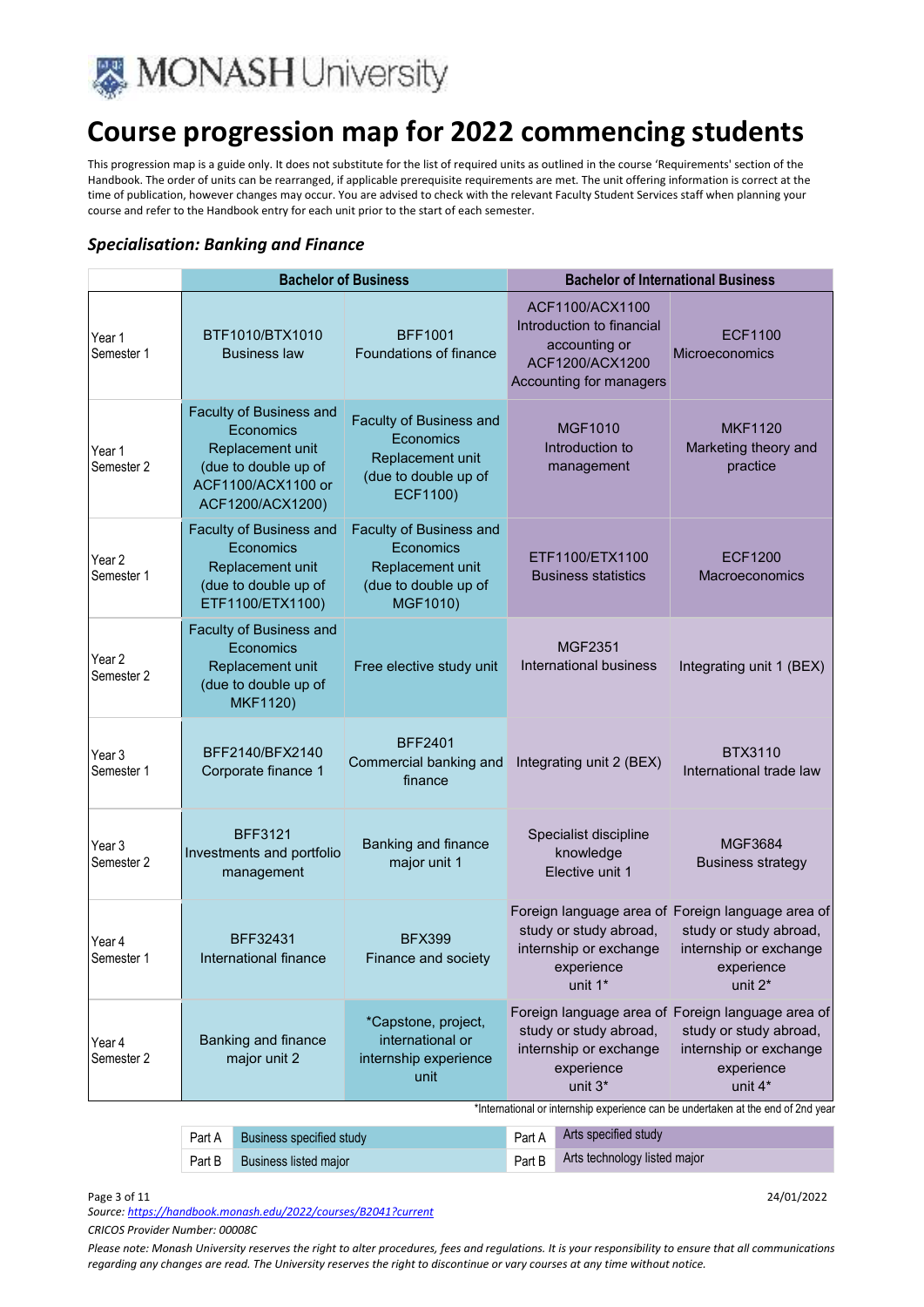

This progression map is a guide only. It does not substitute for the list of required units as outlined in the course 'Requirements' section of the Handbook. The order of units can be rearranged, if applicable prerequisite requirements are met. The unit offering information is correct at the time of publication, however changes may occur. You are advised to check with the relevant Faculty Student Services staff when planning your course and refer to the Handbook entry for each unit prior to the start of each semester.

#### *Specialisation: Business analytics and statistics*

|                      | <b>Bachelor of Business</b>                                                                                                |                                                                                              | <b>Bachelor of International Business</b>                                                                                                                    |                                                                                                                                |
|----------------------|----------------------------------------------------------------------------------------------------------------------------|----------------------------------------------------------------------------------------------|--------------------------------------------------------------------------------------------------------------------------------------------------------------|--------------------------------------------------------------------------------------------------------------------------------|
| Year 1<br>Semester 1 | BTF1010/BTX1010<br><b>Business law</b>                                                                                     | <b>BFF1001</b><br>Foundations of finance                                                     | ACF1100/ACX1100<br>Introduction to financial<br>accounting or<br>ACF1200/ACX1200<br>Accounting for managers                                                  | <b>ECF1100</b><br>Microeconomics                                                                                               |
| Year 1<br>Semester 2 | Faculty of Business and<br>Economics<br>Replacement unit<br>(due to double up of<br>ACF1100/ACX1100 or<br>ACF1200/ACX1200) | Faculty of Business and<br>Economics<br>Replacement unit<br>(due to double up of<br>ECF1100) | <b>MGF1010</b><br>Introduction to<br>management                                                                                                              | <b>MKF1120</b><br>Marketing theory and<br>practice                                                                             |
| Year 2<br>Semester 1 | Faculty of Business and<br>Economics<br>Replacement unit<br>(due to double up of<br>ETF1100/ETX1100)                       | Faculty of Business and<br>Economics<br>Replacement unit<br>(due to double up of<br>MGF1010) | ETF1100/ETX1100<br><b>Business statistics</b>                                                                                                                | ECF1200<br>Macroeconomics                                                                                                      |
| Year 2<br>Semester 2 | Faculty of Business and<br>Economics<br>Replacement unit<br>(due to double up of<br><b>MKF1120)</b>                        | Free elective study unit                                                                     | <b>MGF2351</b><br><b>International business</b>                                                                                                              | Integrating unit 1 (BEX)                                                                                                       |
| Year 3<br>Semester 1 | ETF2020<br>Statistical foundations of<br>business analytics                                                                | Business analytics and<br>statistics major<br>unit 1                                         | Integrating unit 2 (BEX)                                                                                                                                     | <b>BTX3110</b><br>International trade law                                                                                      |
| Year 3<br>Semester 2 | Business analytics and<br>statistics major<br>unit 2                                                                       | Business analytics and<br>statistics major<br>unit 3                                         | Specialist discipline<br>knowledge<br>Elective unit 1                                                                                                        | <b>MGF3684</b><br><b>Business strategy</b>                                                                                     |
| Year 4<br>Semester 1 | <b>Business analytics and</b><br>statistics major<br>unit 4                                                                | Business analytics and<br>statistics major<br>unit 5                                         | study or study abroad,<br>internship or exchange<br>experience<br>unit 1*                                                                                    | Foreign language area of Foreign language area of<br>study or study abroad,<br>internship or exchange<br>experience<br>unit 2* |
| Year 4<br>Semester 2 | <b>Business analytics and</b><br>statistics major<br>unit 6                                                                | *Capstone, project,<br>international or<br>internship experience<br>unit                     | study or study abroad,<br>internship or exchange<br>experience<br>unit 3*<br>*International or internship experience can be undertaken at the end of 2nd yea | Foreign language area of Foreign language area of<br>study or study abroad,<br>internship or exchange<br>experience<br>unit 4* |

| Part A Business specified study | Part A International business specified study |
|---------------------------------|-----------------------------------------------|
| Part B Business listed major    | Part B International business listed major    |

Page 4 of 11 24/01/2022

*Source: https://handbook.monash.edu/2022/courses/B2041?current*

*CRICOS Provider Number: 00008C*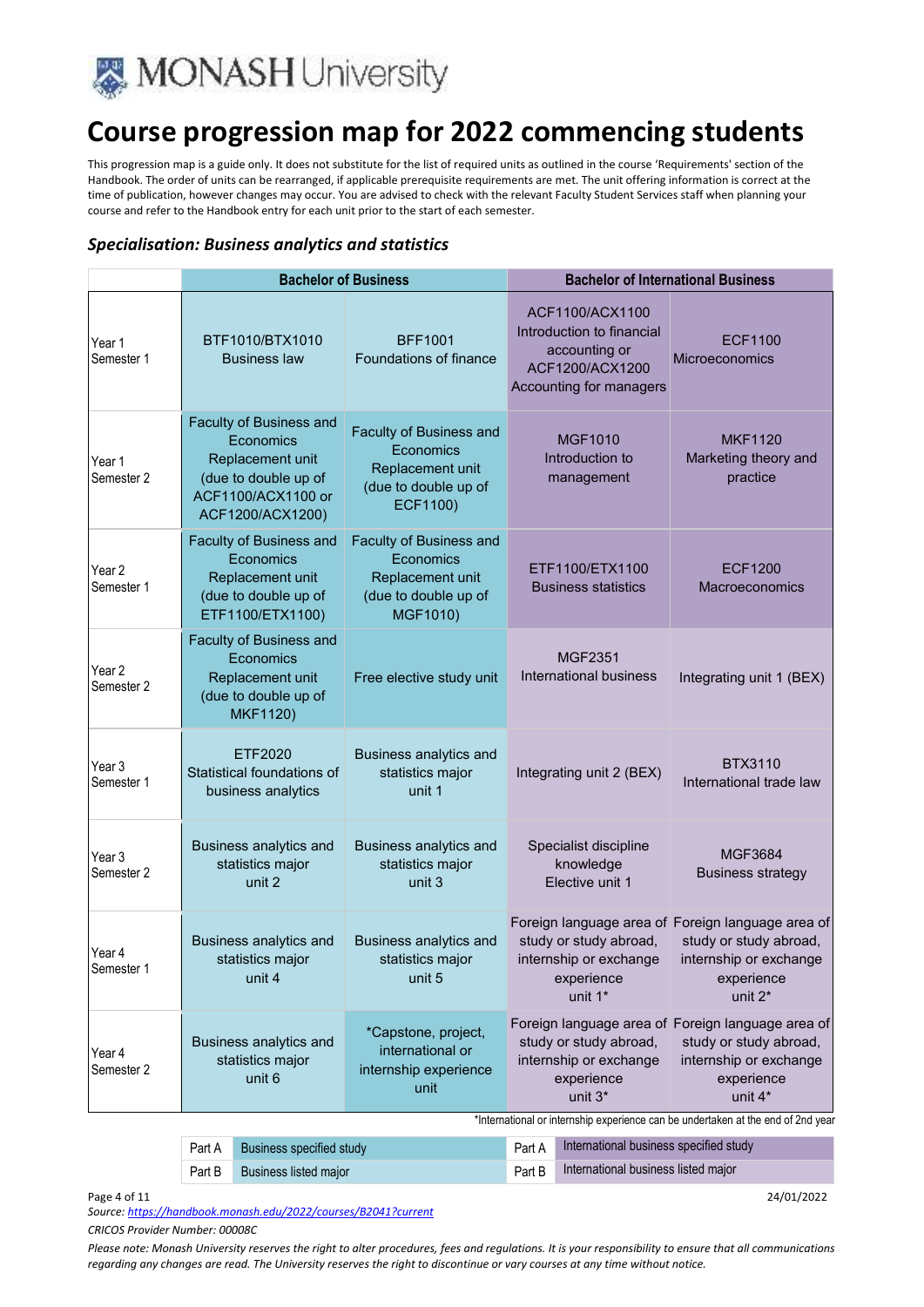

This progression map is a guide only. It does not substitute for the list of required units as outlined in the course 'Requirements' section of the Handbook. The order of units can be rearranged, if applicable prerequisite requirements are met. The unit offering information is correct at the time of publication, however changes may occur. You are advised to check with the relevant Faculty Student Services staff when planning your course and refer to the Handbook entry for each unit prior to the start of each semester.

#### *Specialisation: Business law*

|                                 | <b>Bachelor of Business</b>                                                                                                |                                                                                              | <b>Bachelor of International Business</b>                                                                                                                     |                                                                                                                                |
|---------------------------------|----------------------------------------------------------------------------------------------------------------------------|----------------------------------------------------------------------------------------------|---------------------------------------------------------------------------------------------------------------------------------------------------------------|--------------------------------------------------------------------------------------------------------------------------------|
| Year 1<br>Semester 1            | BTF1010/BTX1010<br><b>Business law</b>                                                                                     | <b>BFF1001</b><br>Foundations of finance                                                     | ACF1100/ACX1100<br>Introduction to financial<br>accounting or<br>ACF1200/ACX1200<br>Accounting for managers                                                   | <b>ECF1100</b><br>Microeconomics                                                                                               |
| Year 1<br>Semester 2            | Faculty of Business and<br>Economics<br>Replacement unit<br>(due to double up of<br>ACF1100/ACX1100 or<br>ACF1200/ACX1200) | Faculty of Business and<br>Economics<br>Replacement unit<br>(due to double up of<br>ECF1100) | <b>MGF1010</b><br>Introduction to<br>management                                                                                                               | <b>MKF1120</b><br>Marketing theory and<br>practice                                                                             |
| Year <sub>2</sub><br>Semester 1 | Faculty of Business and<br>Economics<br>Replacement unit<br>(due to double up of<br>ETF1100/ETX1100)                       | Faculty of Business and<br>Economics<br>Replacement unit<br>(due to double up of<br>MGF1010) | ETF1100/ETX1100<br><b>Business statistics</b>                                                                                                                 | <b>ECF1200</b><br>Macroeconomics                                                                                               |
| Year <sub>2</sub><br>Semester 2 | Faculty of Business and<br>Economics<br>Replacement unit<br>(due to double up of<br><b>MKF1120)</b>                        | Free elective study unit                                                                     | <b>MGF2351</b><br>International business                                                                                                                      | Integrating unit 1 (BEX)                                                                                                       |
| Year 3<br>Semester 1            | Business law major<br>unit 1                                                                                               | Business law major<br>unit 2                                                                 | Integrating unit 2 (BEX)                                                                                                                                      | <b>BTX3110</b><br>International trade law                                                                                      |
| Year <sub>3</sub><br>Semester 2 | Business law major<br>unit 3                                                                                               | Business law major<br>unit 4                                                                 | Specialist discipline<br>knowledge<br>Elective unit 1                                                                                                         | MGF3684<br><b>Business strategy</b>                                                                                            |
| Year 4<br>Semester 1            | Business law major<br>unit 5                                                                                               | Business law major<br>unit 6                                                                 | study or study abroad,<br>internship or exchange<br>experience<br>unit 1*                                                                                     | Foreign language area of Foreign language area of<br>study or study abroad,<br>internship or exchange<br>experience<br>unit 2* |
| Year 4<br>Semester 2            | <b>BTX3900</b><br>Research project in<br>business law and<br>taxation                                                      | *Capstone, project,<br>international or<br>internship experience<br>unit                     | study or study abroad,<br>internship or exchange<br>experience<br>unit 3*<br>*International or internship experience can be undertaken at the end of 2nd year | Foreign language area of Foreign language area of<br>study or study abroad,<br>internship or exchange<br>experience<br>unit 4* |

| Part A | Business specified study     | Part A International business specified study |
|--------|------------------------------|-----------------------------------------------|
| Part B | <b>Business listed major</b> | Part B International business listed major    |

Page 5 of 11 24/01/2022

*Source: https://handbook.monash.edu/2022/courses/B2041?current*

*CRICOS Provider Number: 00008C*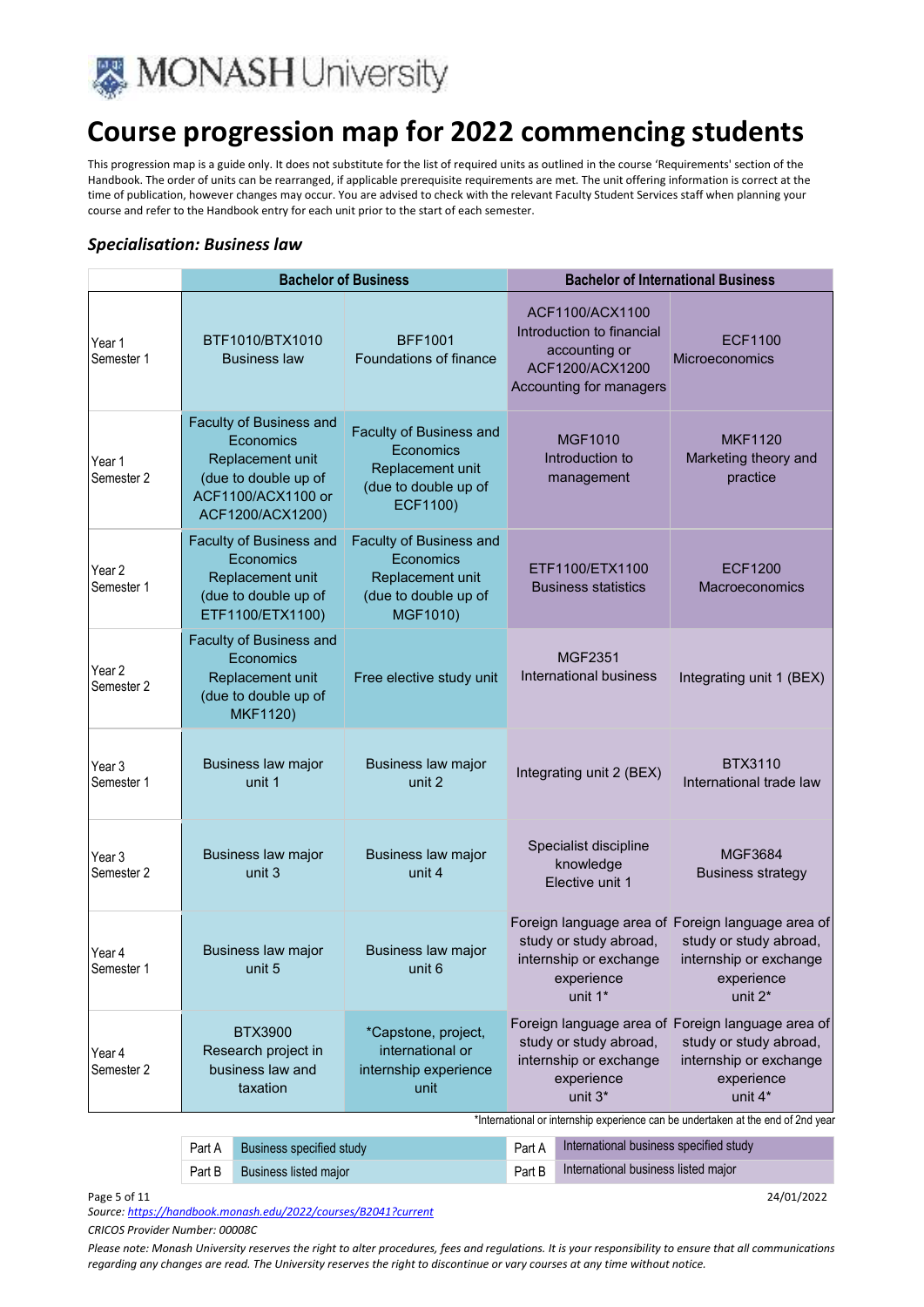

This progression map is a guide only. It does not substitute for the list of required units as outlined in the course 'Requirements' section of the Handbook. The order of units can be rearranged, if applicable prerequisite requirements are met. The unit offering information is correct at the time of publication, however changes may occur. You are advised to check with the relevant Faculty Student Services staff when planning your course and refer to the Handbook entry for each unit prior to the start of each semester.

#### *Specialisation: Business management*

|                      | <b>Bachelor of Business</b>                                                                                                |                                                                                                     | <b>Bachelor of International Business</b>                                                                                                                    |                                                                                                                                |
|----------------------|----------------------------------------------------------------------------------------------------------------------------|-----------------------------------------------------------------------------------------------------|--------------------------------------------------------------------------------------------------------------------------------------------------------------|--------------------------------------------------------------------------------------------------------------------------------|
| Year 1<br>Semester 1 | BTF1010/BTX1010<br><b>Business Law</b>                                                                                     | <b>BFF1001</b><br>Foundations of finance                                                            | ACF1100/ACX1100<br>Introduction to financial<br>accounting or<br>ACF1200/ACX1200<br>Accounting for managers                                                  | <b>ECF1100</b><br>Microeconomics                                                                                               |
| Year 1<br>Semester 2 | Faculty of Business and<br>Economics<br>Replacement unit<br>(due to double up of<br>ACF1100/ACX1100 or<br>ACF1200/ACX1200) | <b>Faculty of Business and</b><br>Economics<br>Replacement unit<br>(due to double up of<br>ECF1100) | <b>MGF1010</b><br>Introduction to<br>management                                                                                                              | <b>MKF1120</b><br>Marketing theory and<br>practice                                                                             |
| Year 2<br>Semester 1 | Faculty of Business and<br>Economics<br>Replacement unit<br>(due to double up of<br>ETF1100/ETX1100)                       | Faculty of Business and<br>Economics<br>Replacement unit<br>(due to double up of<br>MGF1010)        | ETF1100/ETX1100<br><b>Business statistics</b>                                                                                                                | <b>ECF1200</b><br>Macroeconomics                                                                                               |
| Year 2<br>Semester 2 | Faculty of Business and<br>Economics<br>Replacement unit<br>(due to double up of<br><b>MKF1120)</b>                        | Free elective study unit                                                                            | <b>MGF2351</b><br><b>International business</b>                                                                                                              | Integrating unit 1 (BEX)                                                                                                       |
| Year 3<br>Semester 1 | <b>MGF1100</b><br>Managerial<br>communication                                                                              | <b>MGF2111</b><br>Organisational behaviour                                                          | Integrating unit 2 (BEX)                                                                                                                                     | <b>BTX3110</b><br>International trade law                                                                                      |
| Year 3<br>Semester 2 | <b>MGF3621</b><br>Organisational change                                                                                    | <b>Business management</b><br>major<br>unit 1                                                       | Specialist discipline<br>knowledge<br>Elective unit 1                                                                                                        | MGF3684<br><b>Business strategy</b>                                                                                            |
| Year 4<br>Semester 1 | Faculty of Business and<br><b>Economics Replacement</b><br>unit (due to double up of<br>MGF3684)                           | <b>Business management</b><br>major<br>unit 2                                                       | study or study abroad,<br>internship or exchange<br>experience<br>unit 1*                                                                                    | Foreign language area of Foreign language area of<br>study or study abroad,<br>internship or exchange<br>experience<br>unit 2* |
| Year 4<br>Semester 2 | MGX3100<br>Corporate social<br>responsibility and<br>business ethics                                                       | *Capstone, project,<br>international or<br>internship experience<br>unit                            | study or study abroad,<br>internship or exchange<br>experience<br>unit 3*<br>*International or internship experience can be undertaken at the end of 2nd yea | Foreign language area of Foreign language area of<br>study or study abroad,<br>internship or exchange<br>experience<br>unit 4* |

| Part A Business specified study     | Part A International business specified study |
|-------------------------------------|-----------------------------------------------|
| <b>Part B</b> Business listed major | Part B International business listed major    |

Page 6 of 11 24/01/2022

*Source: https://handbook.monash.edu/2022/courses/B2041?current*

*CRICOS Provider Number: 00008C*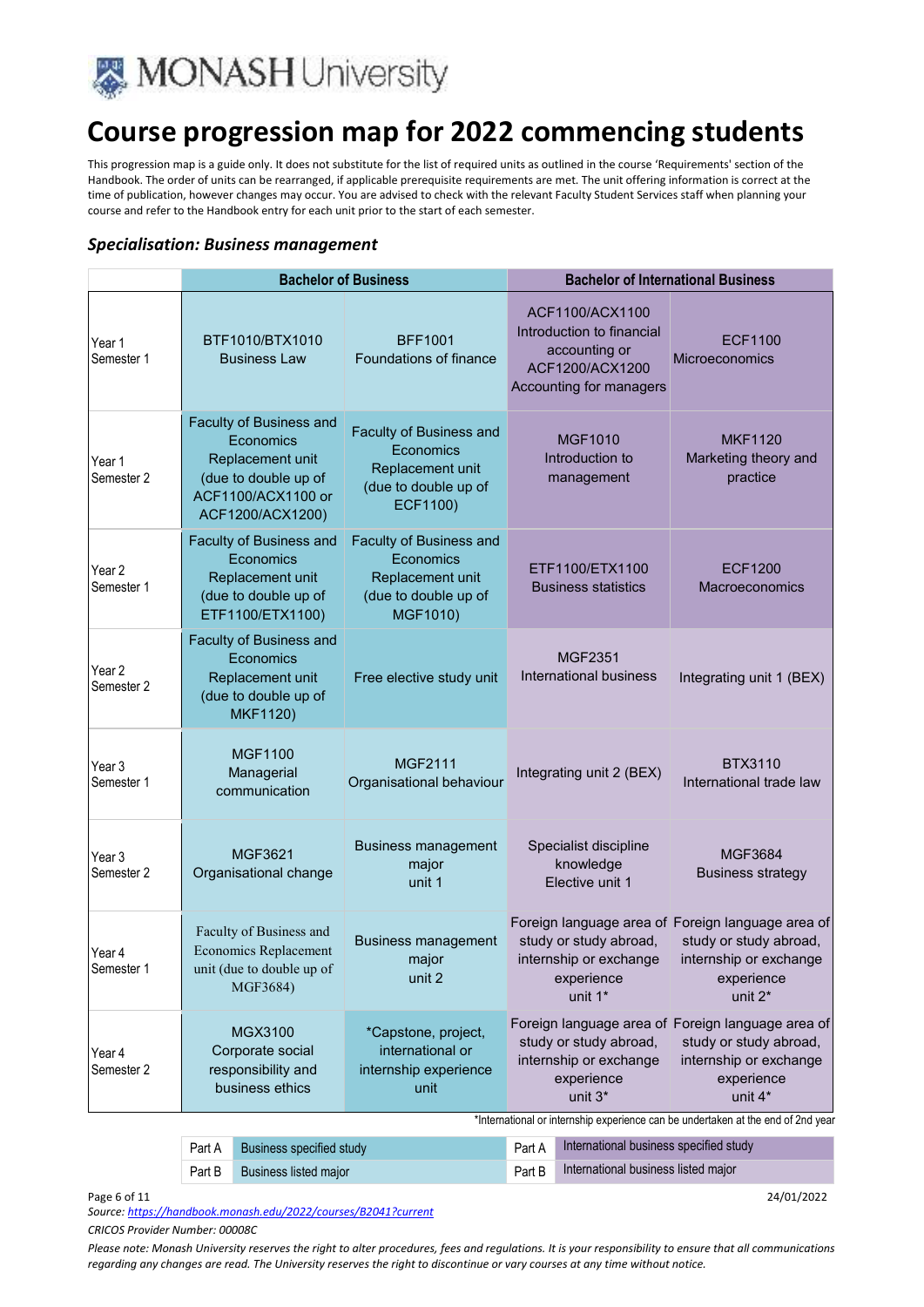

This progression map is a guide only. It does not substitute for the list of required units as outlined in the course 'Requirements' section of the Handbook. The order of units can be rearranged, if applicable prerequisite requirements are met. The unit offering information is correct at the time of publication, however changes may occur. You are advised to check with the relevant Faculty Student Services staff when planning your course and refer to the Handbook entry for each unit prior to the start of each semester.

#### *Specialisation: Economics and business strategy*

|                                 | <b>Bachelor of Business</b>                                                                                                |                                                                                              | <b>Bachelor of International Business</b>                                                                   |                                                                                                                                |
|---------------------------------|----------------------------------------------------------------------------------------------------------------------------|----------------------------------------------------------------------------------------------|-------------------------------------------------------------------------------------------------------------|--------------------------------------------------------------------------------------------------------------------------------|
| Year 1<br>Semester 1            | BTF1010/BTX1010<br><b>Business law</b>                                                                                     | <b>BFF1001</b><br>Foundations of finance                                                     | ACF1100/ACX1100<br>Introduction to financial<br>accounting or<br>ACF1200/ACX1200<br>Accounting for managers | ECF1100<br>Microeconomics                                                                                                      |
| Year 1<br>Semester 2            | Faculty of Business and<br>Economics<br>Replacement unit<br>(due to double up of<br>ACF1100/ACX1100 or<br>ACF1200/ACX1200) | Faculty of Business and<br>Economics<br>Replacement unit<br>(due to double up of<br>ECF1100) | <b>MGF1010</b><br>Introduction to<br>management                                                             | <b>MKF1120</b><br>Marketing theory and<br>practice                                                                             |
| Year <sub>2</sub><br>Semester 1 | Faculty of Business and<br>Economics<br>Replacement unit<br>(due to double up of<br>ETF1100/ETX1100)                       | Faculty of Business and<br>Economics<br>Replacement unit<br>(due to double up of<br>MGF1010) | ETF1100/ETX1100<br><b>Business statistics</b>                                                               | <b>ECF1200</b><br>Macroeconomics                                                                                               |
| Year 2<br>Semester 2            | Faculty of Business and<br>Economics<br>Replacement unit<br>(due to double up of<br>MKF1120)                               | Free elective study unit                                                                     | <b>MGF2351</b><br><b>International business</b>                                                             | Integrating unit 1 (BEX)                                                                                                       |
| Year 3<br>Semester 1            | Faculty of Business and<br>Economics<br>Replacement unit<br>(due to double up of<br><b>ECF1200)</b>                        | ECF2331<br>Macroeconomics and<br>monetary policy                                             | Integrating unit 2 (BEX)                                                                                    | <b>BTX3110</b><br>International trade law                                                                                      |
| Year 3<br>Semester 2            | <b>ECF2731</b><br>Managerial economics                                                                                     | Economics and business<br>strategy major<br>unit 1                                           | Specialist discipline<br>knowledge<br>Elective unit 1                                                       | <b>MGF3684</b><br><b>Business strategy</b>                                                                                     |
| Year 4<br>Semester 1            | Economics and business Economics and business<br>strategy major<br>unit 2                                                  | strategy major<br>unit 3                                                                     | study or study abroad,<br>internship or exchange<br>experience<br>unit 1*                                   | Foreign language area of Foreign language area of<br>study or study abroad,<br>internship or exchange<br>experience<br>unit 2* |
| Year 4<br>Semester 2            | Economics and business<br>strategy major<br>unit 4                                                                         | *Capstone, project,<br>international or<br>internship experience<br>unit                     | study or study abroad,<br>internship or exchange<br>experience<br>unit 3*                                   | Foreign language area of Foreign language area of<br>study or study abroad,<br>internship or exchange<br>experience<br>unit 4* |
|                                 |                                                                                                                            |                                                                                              | *International or internship experience can be undertaken at the end of 2nd year                            |                                                                                                                                |

| Part A | Business specified study     | Part A International business specified study               |
|--------|------------------------------|-------------------------------------------------------------|
|        | Part B Business listed major | <b>Example 2 Part B</b> International business listed major |

Page 7 of 11 24/01/2022

*Source: https://handbook.monash.edu/2022/courses/B2041?current*

*CRICOS Provider Number: 00008C*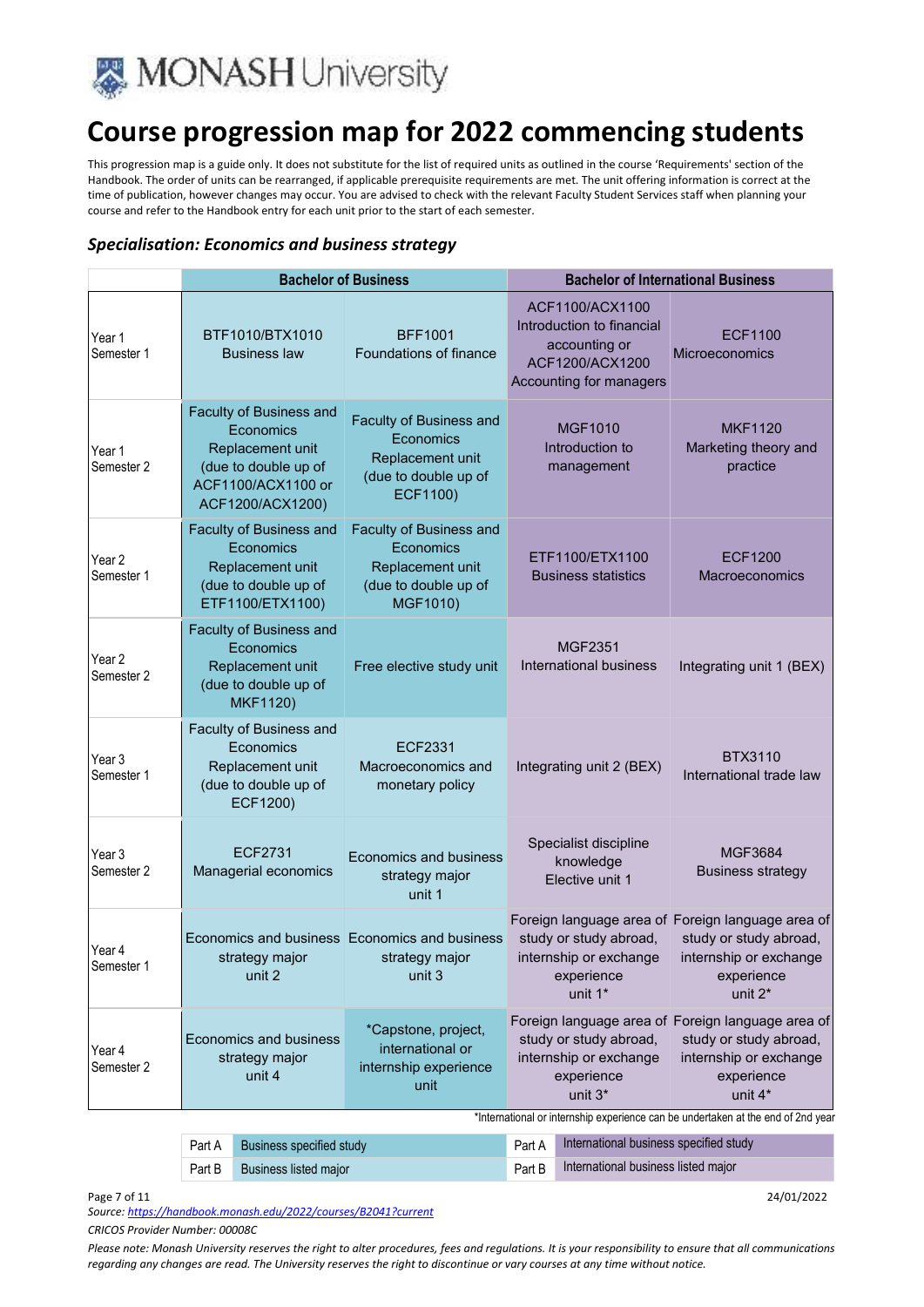

This progression map is a guide only. It does not substitute for the list of required units as outlined in the course 'Requirements' section of the Handbook. The order of units can be rearranged, if applicable prerequisite requirements are met. The unit offering information is correct at the time of publication, however changes may occur. You are advised to check with the relevant Faculty Student Services staff when planning your course and refer to the Handbook entry for each unit prior to the start of each semester.

#### *Specialisation: Financial econometrics*

|                                                                                                                            | <b>Bachelor of Business</b>                                                                                                |                                                                                              | <b>Bachelor of International business</b>                                                                   |                                                                                                                                |
|----------------------------------------------------------------------------------------------------------------------------|----------------------------------------------------------------------------------------------------------------------------|----------------------------------------------------------------------------------------------|-------------------------------------------------------------------------------------------------------------|--------------------------------------------------------------------------------------------------------------------------------|
| Year 1<br>Semester 1                                                                                                       | BTF1010/BTX1010<br><b>Business law</b>                                                                                     | <b>BFF1001</b><br>Foundations of finance                                                     | ACF1100/ACX1100<br>Introduction to financial<br>accounting or<br>ACF1200/ACX1200<br>Accounting for managers | ECF1100<br>Microeconomics                                                                                                      |
| Year 1<br>Semester 2                                                                                                       | Faculty of Business and<br>Economics<br>Replacement unit<br>(due to double up of<br>ACF1100/ACX1100 or<br>ACF1200/ACX1200) | Faculty of Business and<br>Economics<br>Replacement unit<br>(due to double up of<br>ECF1100) | MGF1010<br>Introduction to<br>management                                                                    | <b>MKF1120</b><br>Marketing theory and<br>practice                                                                             |
| Year <sub>2</sub><br>Semester 1                                                                                            | Faculty of Business and<br>Economics<br>Replacement unit<br>(due to double up of<br>ETF1100/ETX1100)                       | Faculty of Business and<br>Economics<br>Replacement unit<br>(due to double up of<br>MGF1010) | ETF1100/ETX1100<br><b>Business statistics</b>                                                               | <b>ECF1200</b><br>Macroeconomics                                                                                               |
| Year <sub>2</sub><br>Semester 2                                                                                            | Faculty of Business and<br>Economics<br>Replacement unit<br>(due to double up of<br><b>MKF1120)</b>                        | Free elective study unit                                                                     | <b>MGF2351</b><br>International business                                                                    | Integrating unit 1 (BEX)                                                                                                       |
| Year 3<br>Semester 1                                                                                                       | <b>Financial econometrics</b><br>major<br>replacement unit (due to<br>double up of BFF1001 or<br>ETF1100/ETX1100)          | BFF2140/BFX2140<br>Corporate finance 1                                                       | Integrating unit 2 (BEX)                                                                                    | <b>BTX3110</b><br>International trade law                                                                                      |
| Year <sub>3</sub><br>Semester 2                                                                                            | ETF2100<br>Introductory<br>econometrics                                                                                    | ETX2250<br>Data visualisation and<br>analytics                                               | Specialist discipline<br>knowledge<br>Elective unit 1                                                       | <b>MGF3684</b><br><b>Business strategy</b>                                                                                     |
| Year 4<br>Semester 1                                                                                                       | ETF3300<br>Quantitative methods for<br>financial markets                                                                   | <b>Financial econometrics</b><br>major<br>unit 1                                             | study or study abroad,<br>internship or exchange<br>experience<br>unit 1*                                   | Foreign language area of Foreign language area of<br>study or study abroad,<br>internship or exchange<br>experience<br>unit 2* |
| Year 4<br>Semester 2                                                                                                       | <b>Financial econometrics</b><br>major<br>unit 2                                                                           | *Capstone, project,<br>international or<br>internship experience<br>unit                     | study or study abroad,<br>internship or exchange<br>experience<br>unit 3*                                   | Foreign language area of Foreign language area of<br>study or study abroad,<br>internship or exchange<br>experience<br>unit 4* |
| *International or internship experience can be undertaken at the end of 2nd year<br>International huginese enecitied study |                                                                                                                            |                                                                                              |                                                                                                             |                                                                                                                                |

| Part A | Business specified study | Part A International business specified study |
|--------|--------------------------|-----------------------------------------------|
| Part B | Business listed major    | Part B International business listed major    |

Page 8 of 11 24/01/2022

*Source: https://handbook.monash.edu/2022/courses/B2041?current*

*CRICOS Provider Number: 00008C*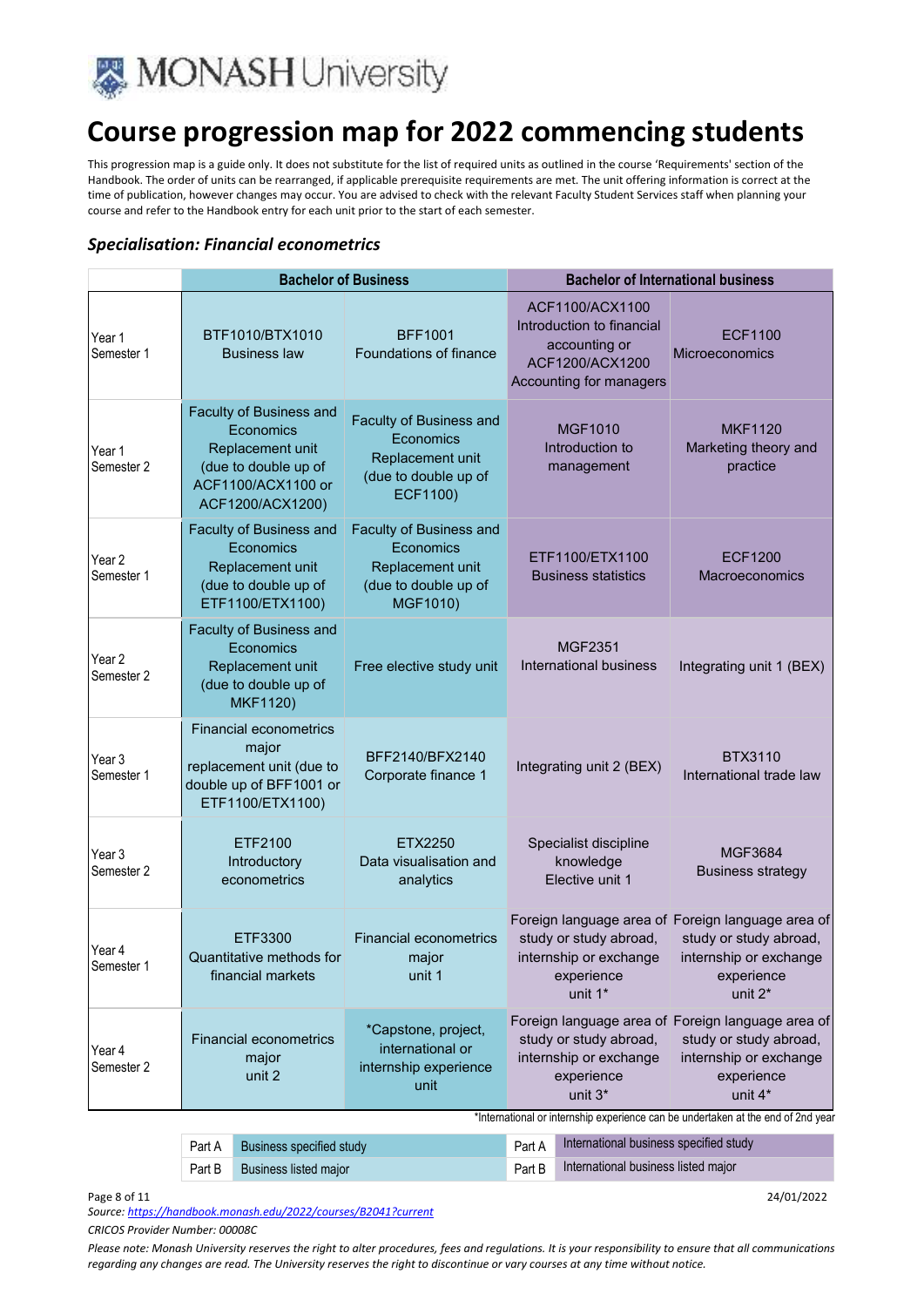

This progression map is a guide only. It does not substitute for the list of required units as outlined in the course 'Requirements' section of the Handbook. The order of units can be rearranged, if applicable prerequisite requirements are met. The unit offering information is correct at the time of publication, however changes may occur. You are advised to check with the relevant Faculty Student Services staff when planning your course and refer to the Handbook entry for each unit prior to the start of each semester.

#### *Specialisation: Human resource management*

|                                 | <b>Bachelor of Business</b>                                                                                                |                                                                                              | <b>Bachelor of International Business</b>                                                                                                                    |                                                                                                                                |
|---------------------------------|----------------------------------------------------------------------------------------------------------------------------|----------------------------------------------------------------------------------------------|--------------------------------------------------------------------------------------------------------------------------------------------------------------|--------------------------------------------------------------------------------------------------------------------------------|
| Year 1<br>Semester 1            | BTF1010/BTX1010<br><b>Business law</b>                                                                                     | <b>BFF1001</b><br>Foundations of finance                                                     | ACF1100/ACX1100<br>Introduction to financial<br>accounting or<br>ACF1200/ACX1200<br>Accounting for managers                                                  | <b>ECF1100</b><br><b>Microeconomics</b>                                                                                        |
| Year 1<br>Semester 2            | Faculty of Business and<br>Economics<br>Replacement unit<br>(due to double up of<br>ACF1100/ACX1100 or<br>ACF1200/ACX1200) | Faculty of Business and<br>Economics<br>Replacement unit<br>(due to double up of<br>ECF1100) | <b>MGF1010</b><br>Introduction to<br>management                                                                                                              | <b>MKF1120</b><br>Marketing theory and<br>practice                                                                             |
| Year <sub>2</sub><br>Semester 1 | Faculty of Business and<br>Economics<br>Replacement unit<br>(due to double up of<br>ETF1100/ETX1100)                       | Faculty of Business and<br>Economics<br>Replacement unit<br>(due to double up of<br>MGF1010) | ETF1100/ETX1100<br><b>Business statistics</b>                                                                                                                | <b>ECF1200</b><br>Macroeconomics                                                                                               |
| Year <sub>2</sub><br>Semester 2 | Faculty of Business and<br>Economics<br>Replacement unit<br>(due to double up of<br><b>MKF1120)</b>                        | Free elective study unit                                                                     | <b>MGF2351</b><br><b>International business</b>                                                                                                              | Integrating unit 1 (BEX)                                                                                                       |
| Year <sub>3</sub><br>Semester 1 | MGF2341<br>Managing employee<br>relations                                                                                  | <b>MGF2661</b><br>Human resource<br>management                                               | Integrating unit 2 (BEX)                                                                                                                                     | <b>BTX3110</b><br>International trade law                                                                                      |
| Year 3<br>Semester 2            | <b>MGF2656</b><br>HRM and managing<br>global workforces                                                                    | <b>MGX3100</b><br>Corporate social<br>responsibility and<br>business ethics                  | Specialist discipline<br>knowledge<br>Elective unit 1                                                                                                        | <b>MGF3684</b><br><b>Business strategy</b>                                                                                     |
| Year 4<br>Semester 1            | MGX3441<br>Human resource<br>strategy                                                                                      | MGX3991<br>Leadership principles<br>and practices or<br>MGF3450<br>Managing conflict         | study or study abroad,<br>internship or exchange<br>experience<br>unit 1*                                                                                    | Foreign language area of Foreign language area of<br>study or study abroad,<br>internship or exchange<br>experience<br>unit 2* |
| Year 4<br>Semester 2            | <b>BTX3991</b><br><b>Employment law</b>                                                                                    | *Capstone, project,<br>international or<br>internship experience<br>unit                     | study or study abroad,<br>internship or exchange<br>experience<br>unit 3*<br>*International or internship experience can be undertaken at the end of 2nd yea | Foreign language area of Foreign language area of<br>study or study abroad,<br>internship or exchange<br>experience<br>unit 4* |

| Part A Business specified study | Part A International business specified study |
|---------------------------------|-----------------------------------------------|
| Part B Business listed major    | Part B International business listed major    |

Page 9 of 11 24/01/2022

*Source: https://handbook.monash.edu/2022/courses/B2041?current*

*CRICOS Provider Number: 00008C*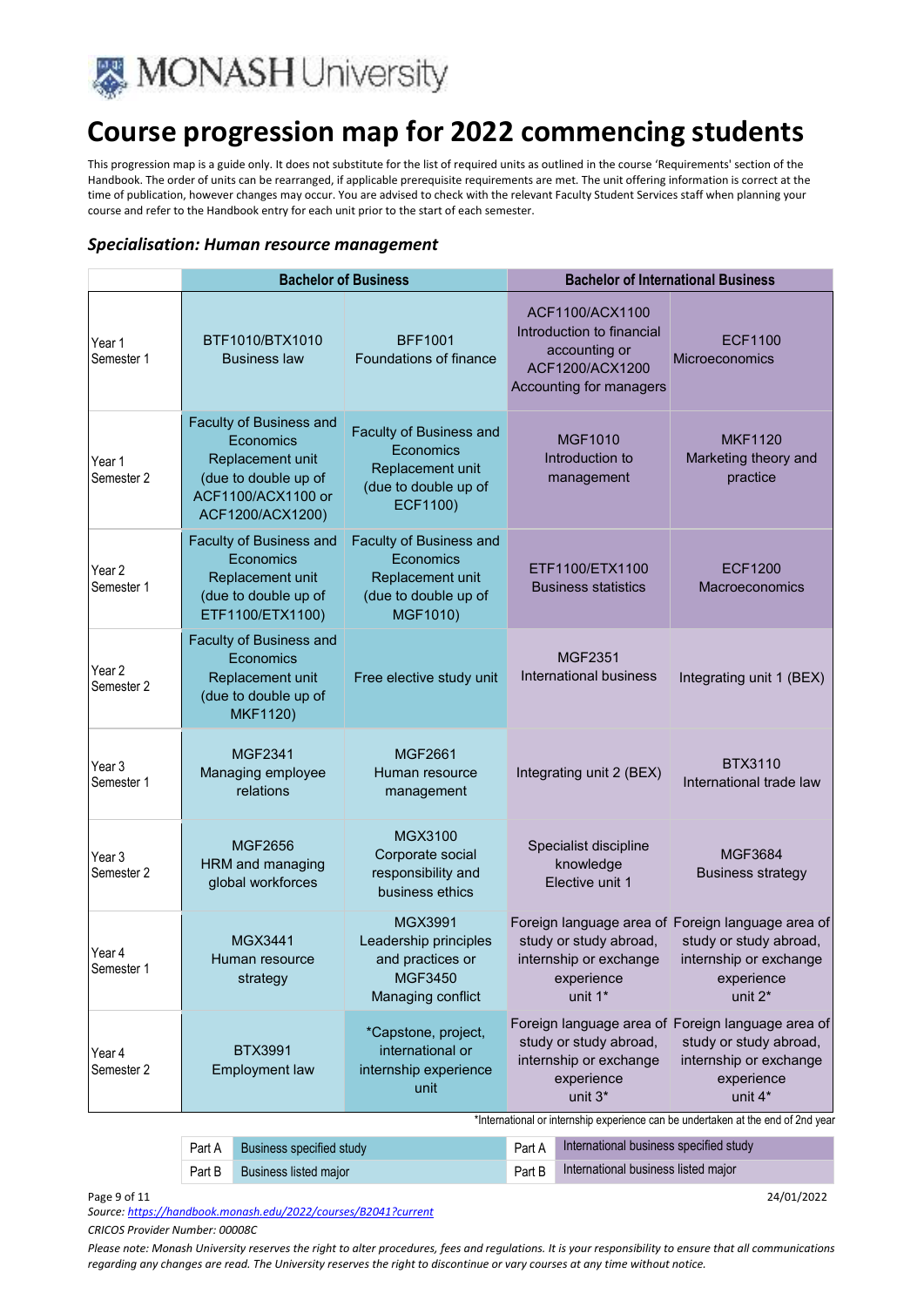

This progression map is a guide only. It does not substitute for the list of required units as outlined in the course 'Requirements' section of the Handbook. The order of units can be rearranged, if applicable prerequisite requirements are met. The unit offering information is correct at the time of publication, however changes may occur. You are advised to check with the relevant Faculty Student Services staff when planning your course and refer to the Handbook entry for each unit prior to the start of each semester.

#### *Specialisation: Marketing*

|                                 | <b>Bachelor of International Business</b>                                                                                  |                                                                                              | <b>Bachelor of International Business</b>                                                                   |                                                                                                                                            |
|---------------------------------|----------------------------------------------------------------------------------------------------------------------------|----------------------------------------------------------------------------------------------|-------------------------------------------------------------------------------------------------------------|--------------------------------------------------------------------------------------------------------------------------------------------|
| Year 1<br>Semester 1            | BTF1010/BTX1010<br><b>Business Law</b>                                                                                     | <b>BFF1001</b><br>Foundations of finance                                                     | ACF1100/ACX1100<br>Introduction to financial<br>accounting or<br>ACF1200/ACX1200<br>Accounting for managers | <b>ECF1100</b><br>Microeconomics                                                                                                           |
| Year 1<br>Semester 2            | Faculty of Business and<br>Economics<br>Replacement unit<br>(due to double up of<br>ACF1100/ACX1100 or<br>ACF1200/ACX1200) | Faculty of Business and<br>Economics<br>Replacement unit<br>(due to double up of<br>ECF1100) | <b>MGF1010</b><br>Introduction to<br>management                                                             | <b>MKF1120</b><br>Marketing theory and<br>practice                                                                                         |
| Year <sub>2</sub><br>Semester 1 | Faculty of Business and<br>Economics<br>Replacement unit<br>(due to double up of<br>ETF1100/ETX1100)                       | Faculty of Business and<br>Economics<br>Replacement unit<br>(due to double up of<br>MGF1010) | ETF1100/ETX1100<br><b>Business statistics</b>                                                               | <b>ECF1200</b><br>Macroeconomics                                                                                                           |
| Year 2<br>Semester 2            | Faculty of Business and<br>Economics<br>Replacement unit<br>(due to double up of<br><b>MKF1120)</b>                        | Free elective study unit                                                                     | <b>MGF2351</b><br><b>International business</b>                                                             | Integrating unit 1 (BEX)                                                                                                                   |
| Year 3<br>Semester 1            | MKF2111/MKX2111<br><b>Buyer behaviour</b>                                                                                  | <b>MKF2801</b><br>Marketing insights                                                         | Integrating unit 2 (BEX)                                                                                    | <b>BTX3110</b><br>International trade law                                                                                                  |
| Year 3<br>Semester 2            | Marketing major unit 1<br>with the prefix MKF or<br>MKX offered at the<br>Caulfield campus                                 | Marketing major unit 2<br>with the prefix MKF or<br>MKX offered at the<br>Caulfield campus   | Specialist discipline<br>knowledge<br>Elective unit 1                                                       | <b>MGF3684</b><br><b>Business strategy</b>                                                                                                 |
| Year 4<br>Semester 1            | <b>MKF3151</b><br>Marketing planning and<br>strategy                                                                       | Marketing major unit 3<br>with the prefix MKF or<br>MKX offered at the<br>Caulfield campus   | study or study abroad,<br>internship or exchange<br>experience<br>unit 1*                                   | Foreign language area of Foreign language area of<br>study or study abroad,<br>internship or exchange<br>experience<br>unit 2 <sup>*</sup> |
| Year 4<br>Semester 2            | Marketing major unit 4<br>with the prefix MKF or<br>MKX offered at the<br>Caulfield campus                                 | *Capstone, project,<br>international or<br>internship experience<br>unit                     | study or study abroad,<br>internship or exchange<br>experience<br>unit 3*                                   | Foreign language area of Foreign language area of<br>study or study abroad,<br>internship or exchange<br>experience<br>unit 4*             |
|                                 | *International or internship experience can be undertaken at the end of 2nd yea                                            |                                                                                              |                                                                                                             |                                                                                                                                            |
|                                 | Puninggo appoifing of usu<br>$DA + A$                                                                                      |                                                                                              | International husiness specified study                                                                      |                                                                                                                                            |

Part A Business specified study **Part A** International business specified study Part B Business listed major **Part B International business listed major** Part B International business listed major

Page 10 of 11 24/01/2022

*Source: https://handbook.monash.edu/2022/courses/B2041?current*

*CRICOS Provider Number: 00008C*